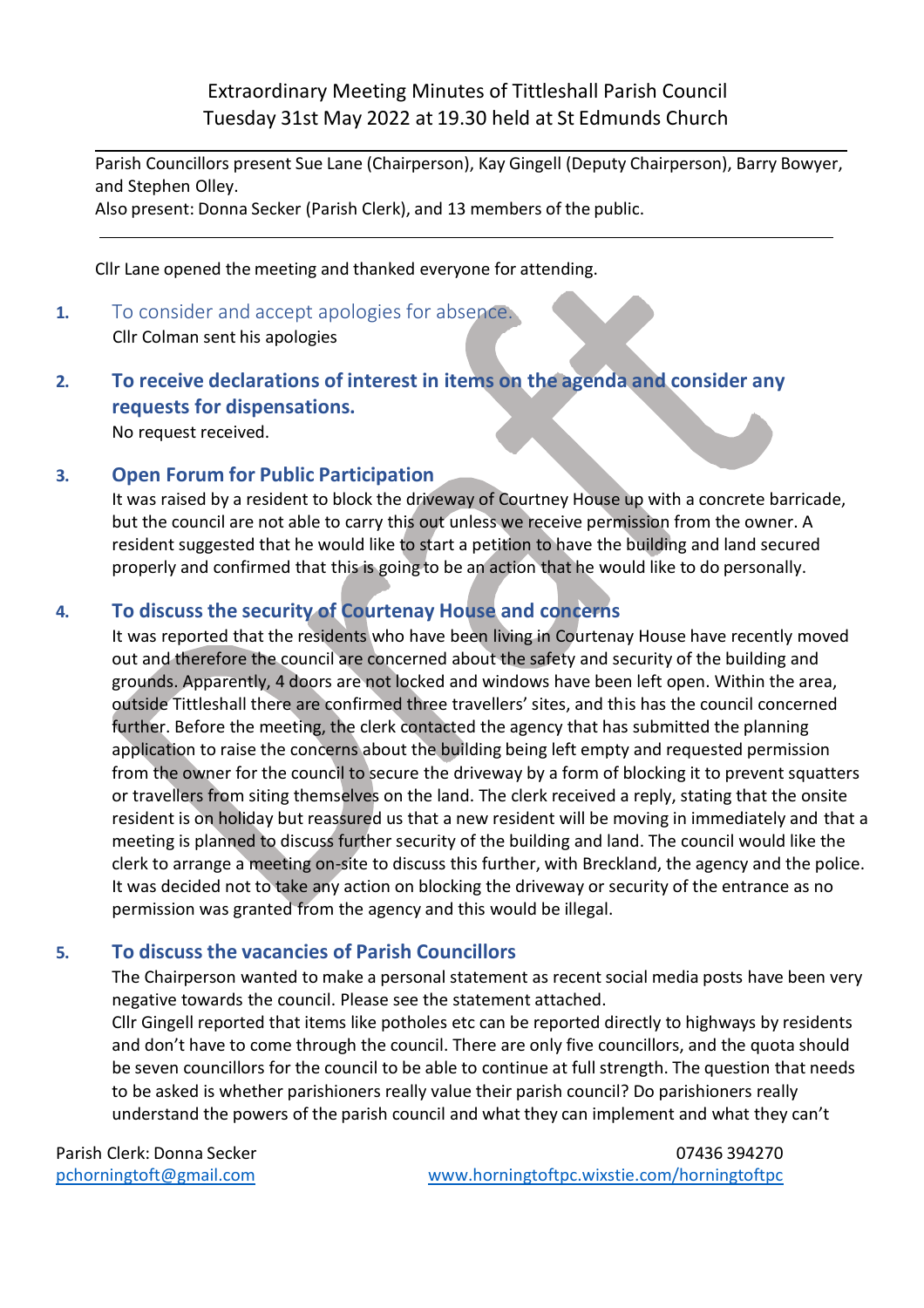implement? Every parishioner has a voice and the council is asking for everybody to please attend a meeting so that ideas can be shared.

It was noted that Tittleshall Parish council have only raised the precept once in the last five years as the council has continued to work around the existing budget.

The council asked the parishioners present if anyone would consider joining the council. One parishioner kindly volunteered and one has showed interest but is not a permanent resident in Tittleshall. The clerk will contact them to confirm their interest.

Please see attached further information regarding the items that the council are responsible for.

Meeting finished at 8.33pm

Parish Clerk: Donna Secker [pchorningtoft@gmail.com](mailto:pchorningtoft@gmail.com)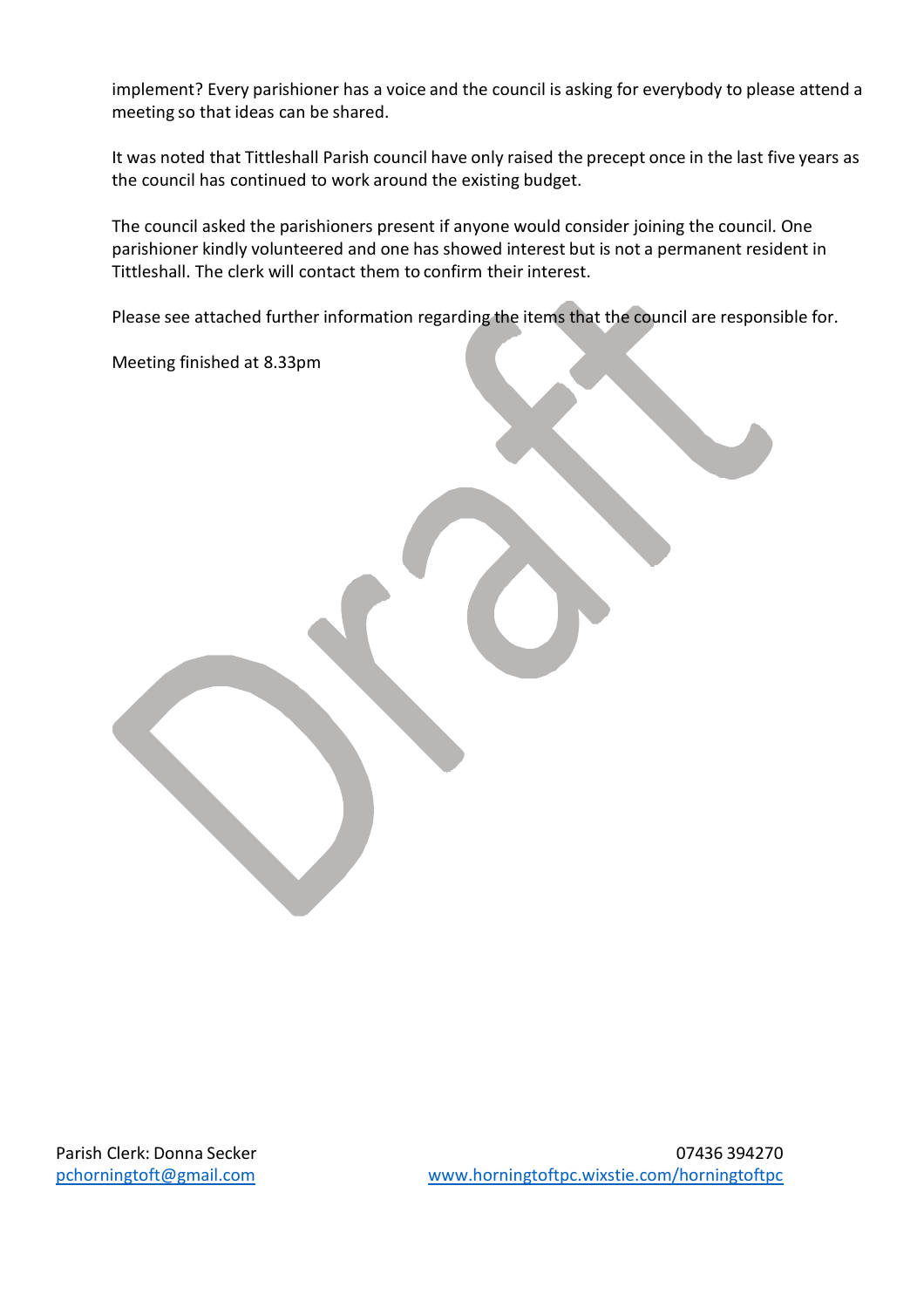STATEMENT WITH REGARD TO CONCERNS ABOUT THE PARISH COUNCIL 31/5/22 Having been shown some of the recent comments on the Tittleshall Facebook page, I would like to make a personal statement in reply because the council cannot get involved online. I say it's personal because hasn't been discussed or agreed with the other councillors

First of all I would like to thank the messages of support both on and off the village Facebook page.

However, we are always concerned when parishioners are worried about something. Therefore I shall address some of those worries.

1. I am notsure which trods the village is waiting for, but the safety of an existing trod is on the agenda for the next meeting. In addition, we have been contacting Highways for some time now regarding the repair and reinstating of existing trods that the parish paid towards.

2. If anybody has an innovative, progressive, dynamic and preservative idea please let us know because, if it is within the council's remit and there is money for it, we will certainly discuss and very likely approve it. Random examples of ideas include:

- Allotments - a councillors idea and council approved.

- Plants such as chamomile planted in the cracks and edges along the Fakenham Road/ Blenheim Crescent alleyway instead of the weeds. Turned down due to concerns over private land. Most cracks now repaired.

- Centenary of end of World War 1. A very successful event.

- Norfolk Village Games - partnership with Active Norfolk.

- Turning a pond into somewhere pleasant for people to visit. It was being discussed until we were advised that it wasn't part of the council's remit in part because it is on private land. There were concerns raised about safety issues.

- Plant a Million Trees - this is still being pursued but there are obstacles to overcome.

- Planting of wildflowers - this is still being pursued but there are obstacles to overcome. There has also been an objection.

- As a matter of interest, I would love to see the village able to generate its own electricity, but I believe this would fall outside the council's remit because of land issues.

3. With regard to new ideas, every year the council hosts the Annual Parish Meeting. This is not for council business, but is an opportunity for villagers to get together; for village groups to tell us all about themselves; to discuss new ideas. This year we changed the meeting to a Saturday morning café-style event. It was very successful and we all learned new information. Unfortunately very few people attended. 4. Another point raised was that we need new blood. I absolutely, 100% agree.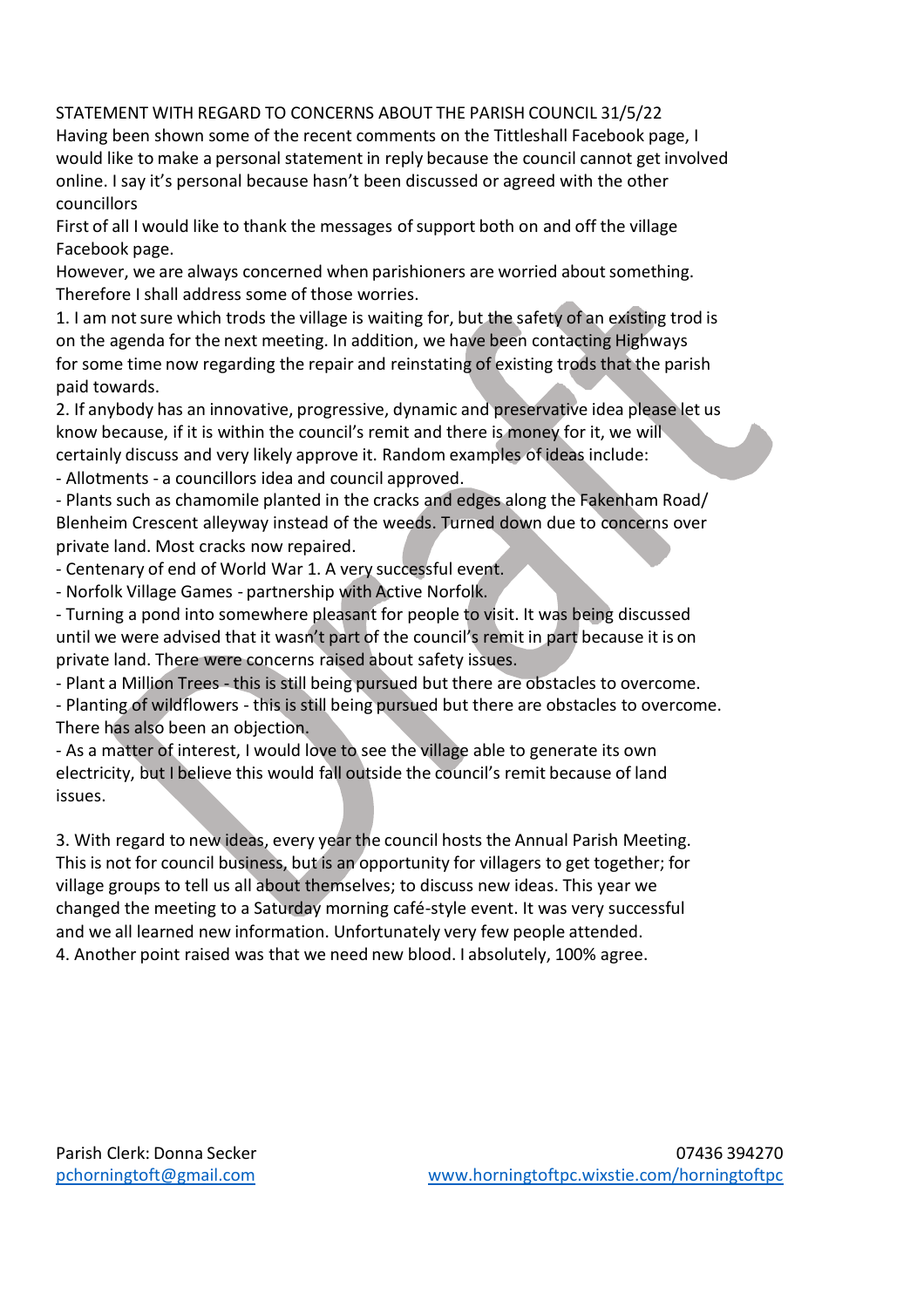| <b>Bottle and clothing bank</b><br>Keep clean and tidy<br>Liaise with bank<br>companies                                                                                                                                                                                                     | <b>Emergency Plan</b><br>Lead<br>$\bullet$<br>Plan<br>Update information<br>$\bullet$<br>Attend training<br>$\bullet$<br>Be aware of and<br>implement privacy<br>policies<br>Organise volunteers<br>$\bullet$<br>Buying equipment, i.e.<br>$\bullet$<br>sand bin and bags | <b>Notice boards</b><br>Keep clean and in good<br>condition<br>Repair or renew<br>$\bullet$             |
|---------------------------------------------------------------------------------------------------------------------------------------------------------------------------------------------------------------------------------------------------------------------------------------------|---------------------------------------------------------------------------------------------------------------------------------------------------------------------------------------------------------------------------------------------------------------------------|---------------------------------------------------------------------------------------------------------|
| Defibrillator and phone<br>booth<br>Make sure equipment is<br>in working order<br>Keep booth clean and in<br>$\bullet$<br>good condition<br>Attend training if<br>٠<br>necessary                                                                                                            | <b>Village signs</b><br>Check for wear and tear<br>$\bullet$<br><b>Report defects</b><br>٠                                                                                                                                                                                | <b>Benches</b><br>Check for wear and tear<br>Repair or renew<br>$\bullet$                               |
| <b>Grass cutting church</b><br>grounds<br>This is not a council<br>responsibility, but the<br>council has a long-<br>standing agreement to<br>keep the grass cut<br>Submit tenders to and<br>٠<br>choose suitable<br>contractor<br>Ensure work is<br>completed and is of a<br>high standard | <b>Grass cutting The Patch</b><br>Submit tenders to and<br>choose suitable<br>contractors<br>Ensure work is<br>$\bullet$<br>completed and is of a<br>high standard                                                                                                        | <b>Footpaths</b><br>Liaise with landowners<br>to ensure that footpaths<br>are kept clear for<br>walkers |
| <b>Rubbish and dog bins</b><br>Repair or renew<br>Liaise with Breckland<br>Council to ensure they<br>are emptied regularly                                                                                                                                                                  | <b>Sand/grit bins</b><br>Renew where necessary<br>Liaise with Norfolk<br>$\bullet$<br><b>County Council to</b><br>ensure the contents are<br>suitable                                                                                                                     | <b>Cables</b><br>Report any dangerous<br>cables overhanging the<br>highways                             |